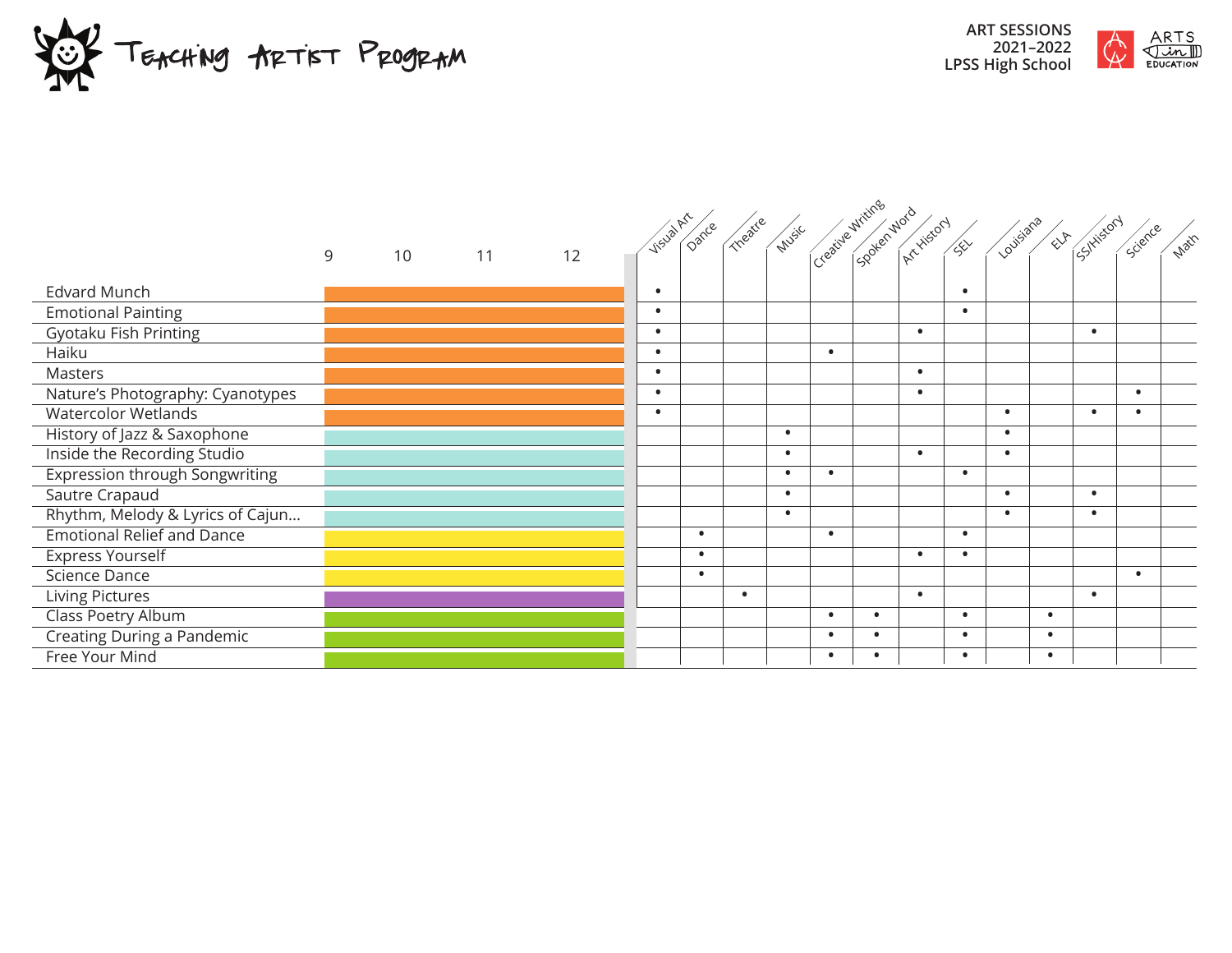TEACHING ARTIST PROGRAM



# **VISUAL ART SESSION DESCRIPTIONS**

### **Edvard Munch: Things That Make Us Want to Scream** (Grades 9–12)

After looking at Edvard Munch's famous painting, *The Scream*, students will create their own artwork featuring images of things (not people) that make them want to scream. Visual Art • Social-Emotional Learning *Teaching Artist: Denise Gallagher*

### **Haiku** (Grades 9–12)

After reading examples of haiku poetry and a brief discussion on the elements of a haiku poem, students will then write their own haiku poems and create an illustration to accompany their poem. Visual Art • Creative Writing *Teaching Artist: Denise Gallagher*

#### **Watercolor Wetlands (**Grades 9–12) *Teaching Artist: Sasha Nick or Joli Noel*

In this lesson students will learn intermediate to advanced drawing and painting techniques with a large landscape composition. This lesson teaches the importance of conservation efforts of our Louisiana wetlands. Students are given information about careers in our state that protect local habitat and natural resources unique to our area. Visual Art • Science • Social Studies/History • Louisiana *Teaching Artist: Christy Lush*

### **Emotional Painting (**Grades 9–12)

After discussing emotion, and reading examples of emotional poems and viewing emotional artwork, students will gain an understanding of how much of a role emotion plays in artmaking as they create artwork based on feelings — experimenting with line, texture, and shape. Visual Art, Social-Emotional Learning *Teaching Artist: Denise Gallagher*

### **Masters** (Grades 9–12)

Introduce your students to some of the most important master artists in history. Sessions will provide brief information on the chosen master artist and examples of their work. Choose from the suggested masters or talk to the Teaching Artist about others. Van Gogh, Cezanne, Monet, Picasso, Thiebaud, or Matisse. Visual Art • Art History

### **Gyotaku Fish Printing** (Grades 9–12)

Students will discover the art of Gyotaku, the traditional Japanese method of Japanese printing fish. Visual Art • Art History • Social Studies *Teaching Artist: Joli Noel*

**Nature's Photography: Cyanotypes** (Grades 9–12) Stemming from a lensless (also known as cameraless) photographic process called Photograms, Cyanotypes are created by mixing two chemicals together which, when exposed by the sun, leaves an image of the silhouette of whatever item chosen by the photographer. Depending on transparency of the item itself, the final image should be (mostly) white, while it is surrounded by a natural blue color, called cyan. In this session, the teaching artist will guide students through the process of creating their own cyanotypes! Visual Art • Art History • Science *Teaching Artist: Erin Gray*

# **DANCE/CREATIVE MOVEMENT**

### **Express Yourself** (Grades 9–12)

A creative movement study of showing emotions through body language. Students explore ways to communicate feelings by involving their own individual language of movement Creative Movement/Dance • Art History • Social-Emotional Learning *Teaching Artist: Joli Noel*

### **Science Dance** (Grades 9–12)

Explore science concepts like photosynthesis and cellular respiration, mitosis and meiosis, protein synthesis, chromosomes and DNA sequencing using your body!

Creative Movement/Dance • Science *Teaching Artist: Joli Noel*

**Emotional Relief and Dance** (Grades 9–12) In this session, students will receive several journal prompts regarding their emotions and then be led through different dance exercises and choreographic phrases. Students will stand in a circle facing away from each other and repeat the dance phrases they learned while cycling through the different journal prompts they wrote about. Students will not be asked to dance in front of the class. This session is less about the visual aesthetics of dance, and more about the emotional release that movement provides. Creative Movement/ Dance • Creative Writing • Social-Emotional Learning

*Teaching Artist: Lily Marcus*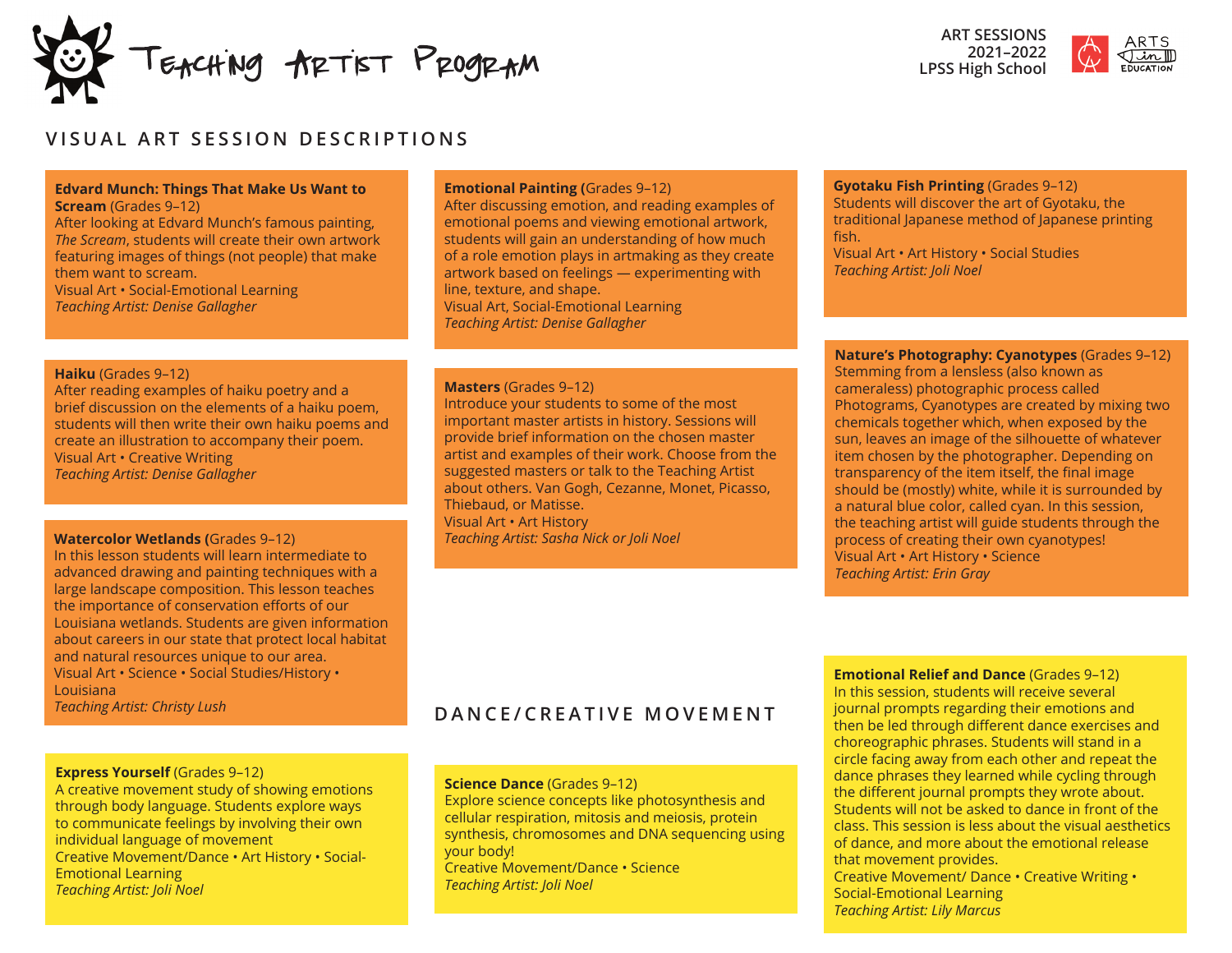



# **MUSIC SESSION DESCRIPTIONS**

**Expression through Songwriting** (Grades 9–12) In this session, students will experience the joy of writing and expressing themselves through music. The artist will introduce the students to her process of songwriting, perform some original songs, discuss the hardships of gigging, recording, and finding inspiration. Near the end of the class, she will have the students collaborate together and write a song. Music • Creative Writing • Social-Emotional Learning *Teaching Artist: Audrey Broussard*

#### **Sautre Crapaud** (Grades 9–12)

After watching a film of Cajun musician Mr. Isom Fontenot playing and singing "Sautre Crapaud," students will analyze the film including a discussion about the instruments used, mood of the song, beat and tempo, and language and lyrics. Students will learn how to clap to the beat of the song and the basic steps to this song. Students will record the French lyrics and translate to English. Let's all sing "Sautre Crapaud" Music • Louisiana • History *Teaching Artist: Chad Huval*

**History of Jazz & Saxophone** (Grades 9–12) Jeremy Benoit "JB Saax '' takes students through a crash course of how Jazz began and the integral role the saxophone plays in its inception. This course involves a live saxophone performance demonstrating many different types of jazz techniques and also sheds light on how America's original music genre massively shaped the country in its wake. Music • Louisiana

*Teaching Artist: Jeremy Benoit "JB Saax"*

### **Rhythm, Melody and Lyrics of Cajun and Creole French Songs** (Grades 9–12)

Did you know that there are two Cajun songs in Rolling Stone's 100 "Greatest Country Songs of All Time"? It is fitting that one is a waltz and one is a two-step, the popular dances of Southwest Louisiana. This session with Dr. Chad Huval will introduce students to the Cajun and Creole French lyrics to two of their most popular songs, and to the two main rhythms of Cajun and Creole music. In this activity we're going to practice clapping our hands to the beats of the waltz and the two-step while singing in French. Music • Louisiana • History *Teaching Artist: Chad Huval*

**Inside the Recording Studio (**Grades 9–12) Jeremy Benoit "JB Saax" takes students through a journey of the professional recording artist/ studio engineer. Students will be exposed to basic, intermediate, and advanced recording techniques and will even be granted the opportunity to record their own personal soundtrack. This course gives exposure to music industry standard operations and grants students with insight on how professional entertainers integrated these systems into their everyday lives.

Music • Art History • Louisiana *Teaching Artist: Jeremy Benoit "JB Saax"*